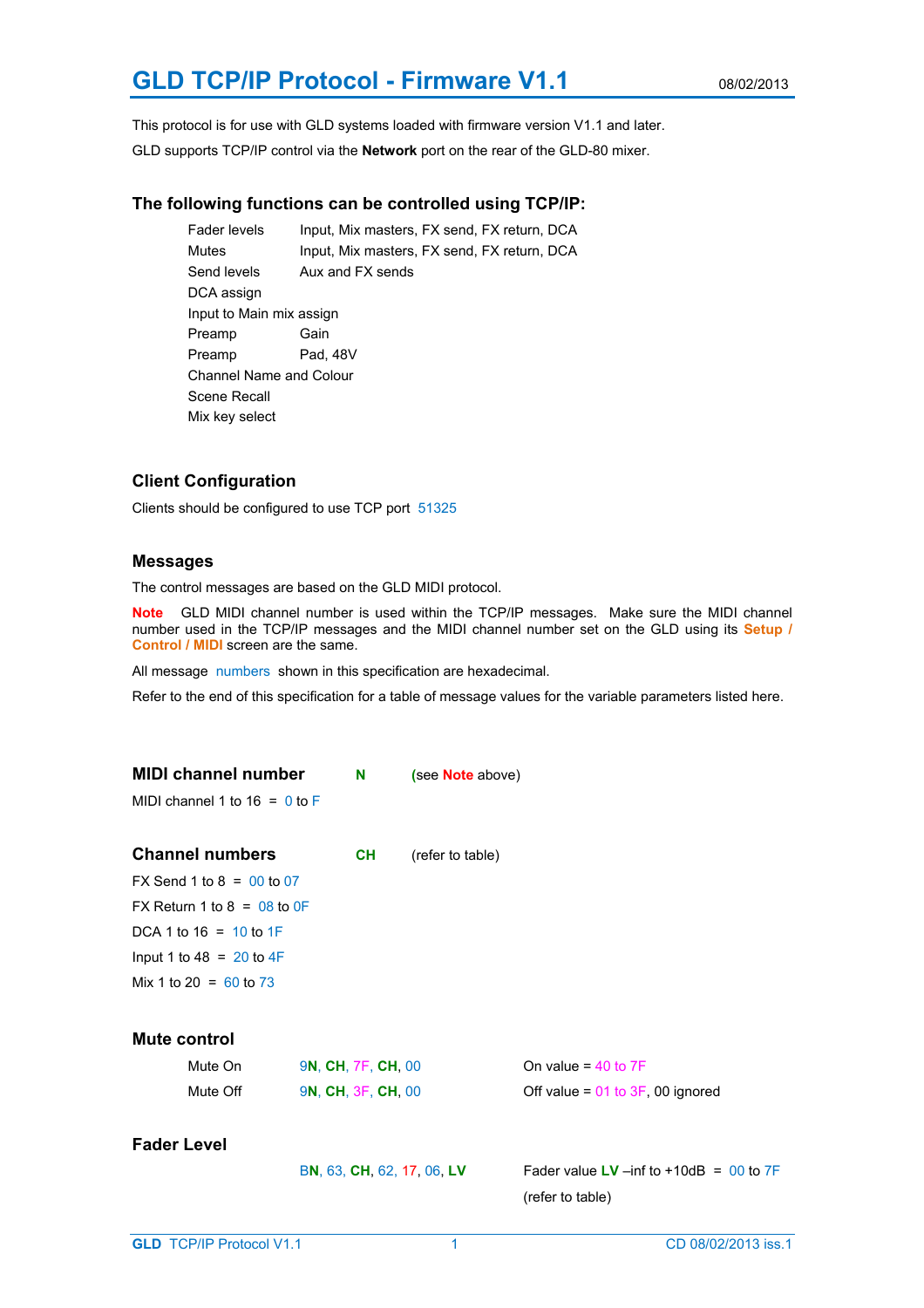# **Channel Assignment to Main Mix control**

| Mix On  | BN, 63, CH, 62, 18, 06, 7F | On value = $40$ to $7F$  |
|---------|----------------------------|--------------------------|
| Mix Off | BN, 63, CH, 62, 18, 06, 3F | Off value = $00$ to $3F$ |

#### **AUX / FX Send Level**

B**N**, 63, **CH**, 62, **Snd**, 06, **LV Snd** for Mix 1 to 30 = 20 to 3D

Send value  $LV$  –inf to  $+10dB = 00$  to  $7F$ 

| Mix buses 1-30 follow the order of the | Example – Template1 LR Show                               |
|----------------------------------------|-----------------------------------------------------------|
| current configuration:                 |                                                           |
| Mono Groups                            | $StGrp1L$ 30 17 Aux5<br>20 <sub>1</sub>                   |
| <b>Stereo Groups</b>                   | StGrp1R 31 18 Aux6<br>$21 \t2$                            |
| Mono FX                                | 223<br>StGrp2L 32 19 StAux                                |
| Mono Auxes                             | StGrp2R 33 20 (StAu)<br>23 4                              |
| Stereo FX                              | FX1<br>34 21 Main I<br>24 5                               |
| Stereo Auxes                           | FX2<br>256<br>35 22 Main I                                |
| Main Mix                               | FX3<br>26.7<br>$36 \t 23 -$                               |
|                                        | FX4<br>27 8<br>$3724 -$                                   |
|                                        | FX5<br>$38$ 25 -<br>28 9                                  |
| Groups and Main mix do not have        | 29 10 FX6<br>$39$ 26 -                                    |
| send levels and these messages are     | 2A 11 FX7<br>3A 27 -                                      |
| ignored.                               | 2B 12 FX8<br>3B 28 -                                      |
|                                        | 3C 29 -<br>2C 13 Aux1                                     |
| <b>Note</b> The order depends on the   | 2D 14 Aux2<br>$3D$ $30 -$                                 |
| auwant aanfinuwating and aan ahanaa    | $\cap$ $\Gamma$ $\land$ $\Gamma$ $\land$ $\ldots$ $\land$ |

current configuration and can change if the Mixer Config is changed.

# **DCA Assignment control**

| Assign On  | BN, 63, CH, 62, 40, 06, DB | On value $DB = 40$ to 4F for DCA 1 to 16    |
|------------|----------------------------|---------------------------------------------|
| Assign Off | BN, 63, CH, 62, 40, 06, DA | Off value $DA = 00$ to $0F$ for DCA 1 to 16 |

# **Socket Preamp numbers**

| <b>MP</b>                                                  | (refer to table) |
|------------------------------------------------------------|------------------|
| dSNAKE 1-24 (AR2412) preamp $MP = 00$ to 17                |                  |
| dSNAKE 25-32 (AR2412 Expander) preamp <b>MP</b> = 18 to 1F |                  |
| Surface 33-40 (Expander) preamp $MP = 20$ to 27            |                  |
| Surface 41-44 preamp $MP = 28$ to $2B$                     |                  |
|                                                            |                  |

This turns the -20dB Pad on or off for the preamp at a socket

#### **Socket Preamp Gain**

| This adjusts the Gain of the preamp at a socket: |            | (refer to table for <b>MP</b> and <b>GV</b> values) |
|--------------------------------------------------|------------|-----------------------------------------------------|
| Gain                                             | EN. MP. GV | GAIN value <b>GV</b> min to max = $00$ to $7F$      |
|                                                  |            |                                                     |

# **Socket Preamp Pad**

| To get Pad status from GLD:                               |                                         |
|-----------------------------------------------------------|-----------------------------------------|
| Send. F0, 00, 00, 1A, 50, 10, 01, 00, 0N, 07, MP, F7      | where $MP =$ socket as above            |
| Reply F0, 00, 00, 1A, 50, 10, 01, 00, 0N, 08, MP, Pad, F7 | where <b>Pad</b> Off = $00$ , On = $7F$ |
| To set Pad:                                               |                                         |
| F0, 00, 00, 1A, 50, 10, 01, 00, 0N, 09, MP, Pad, F7       | where <b>Pad</b> Off = $00$ , On = $7F$ |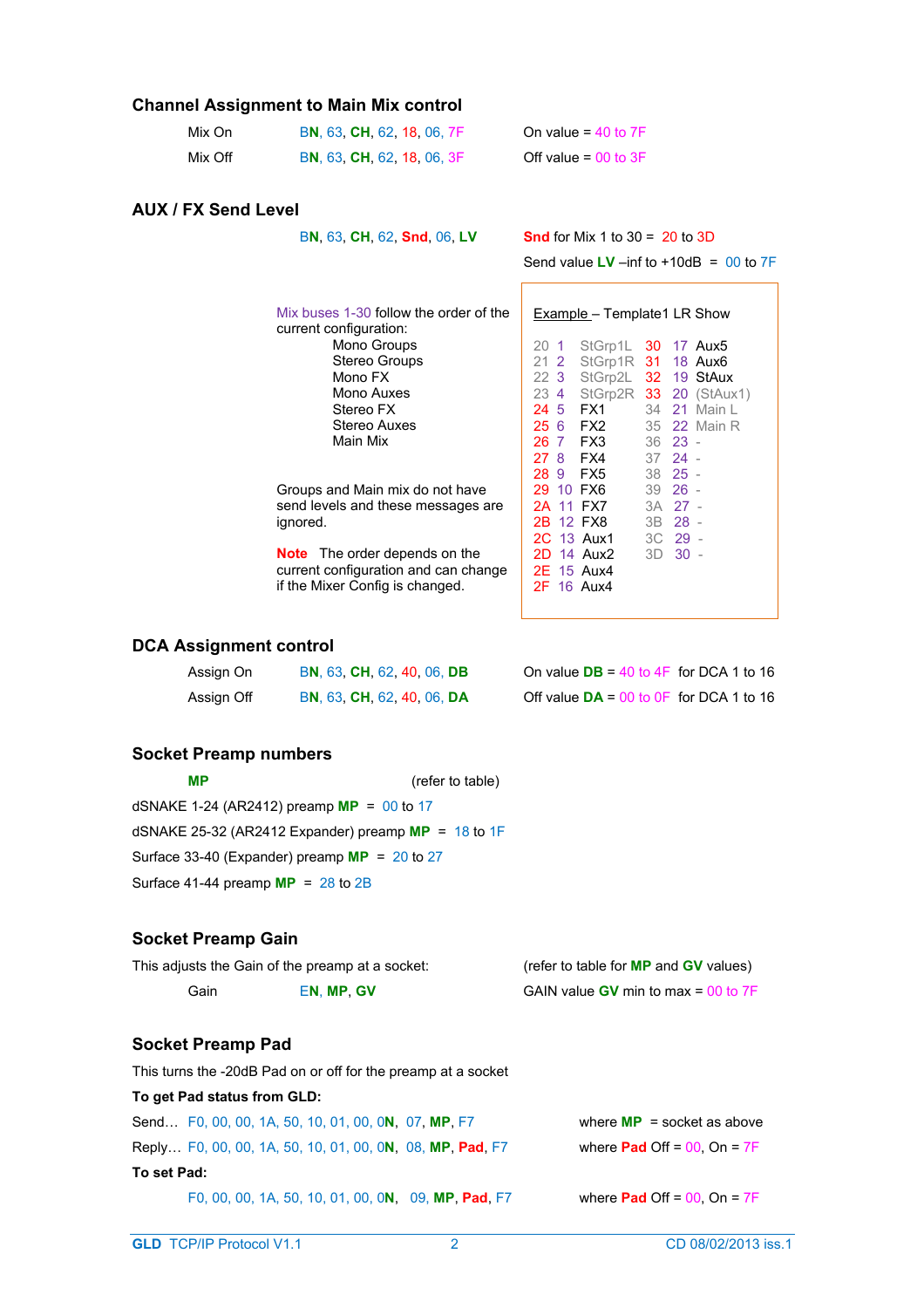# **Socket Preamp 48V**

This turns 48V (Phantom Power) on or off for the preamp at a socket **To get 48V status from GLD:**  Send… F0, 00, 00, 1A, 50, 10, 01, 00, 0**N**, 0A, **MP**, F7 where **MP** = socket as above Reply… F0, 00, 00, 1A, 50, 10, 01, 00, 0**N**, 0B, **MP**, **48V**, F7 where **48V** Off = 00, On = 7F **To set 48V:**  F0, 00, 00, 1A, 50, 10, 01, 00, 0**N**, 0C, **MP**, **48V**, F7 where **48V** Off = 00, On = 7F

# **Channel Name**

This gets or sets the Name with up to 8 characters (up to 5 can be displayed on the GLD strip LCD)

**To get Name from GLD:** 

|              |            |  | Send F0, 00, 00, 1A, 50, 10, 01, 00, 0N, 01, CH, F7        |                                           |
|--------------|------------|--|------------------------------------------------------------|-------------------------------------------|
|              |            |  | Reply F0, 00, 00, 1A, 50, 10, 01, 00, 0N, 02, CH, Name, F7 | where $Name = hex \, ascii \, characters$ |
| To set Name: |            |  |                                                            |                                           |
|              | characters |  | F0, 00, 00, 1A, 50, 10, 01, 00, 0N, 03, CH, Name, F7       | where $Name = hex$ ascii                  |

# **Channel Colour**

This gets or sets the Colour with a choice of off or one of 7 colours

**To get Colour from GLD:** 

| Send. F0, 00, 00, 1A, 50, 10, 01, 00, 0N, 04, CH, F7      |                                           |
|-----------------------------------------------------------|-------------------------------------------|
| Reply F0, 00, 00, 1A, 50, 10, 01, 00, 0N, 05, CH, Col, F7 | where $\text{Col} = 00$ to 07 (see table) |
| To set Colour:                                            |                                           |
| F0, 00, 00, 1A, 50, 10, 01, 00, 0N, 06, CH, Col, F7       | where $\text{Col} = 00$ to 07 (see table) |

# **Scene Recall**

| To recall one of the 400 Scenes (4 banks)                                |                            |                                  |             |  |
|--------------------------------------------------------------------------|----------------------------|----------------------------------|-------------|--|
| Also transmits this message when a Scene is recalled from the GLD screen |                            |                                  |             |  |
| For Scene 1 to 128:                                                      | <b>BN. 00. 00. CN. SS</b>  | Scene $SS$ 1 to 128 = 00 to 7F   | (see table) |  |
| For Scene 129 to 256:                                                    | <b>BN. 00. 01. CN. SS</b>  | Scene $SS$ 129 to 256 = 00 to 7F |             |  |
| For Scene 257 to 384:                                                    | <b>BN. 00. 02. CN. SS.</b> | Scene $SS$ 257 to 384 = 00 to 7F |             |  |
| For Scene 385 to 500:                                                    | <b>BN, 00, 03, CN, SS</b>  | Scene $SS$ 385 to 500 = 00 to 73 |             |  |
|                                                                          |                            |                                  |             |  |

#### **MIX Select**

A**N**, **CH**, **Sel** where **Sel** 0 = MIX off  $1 =$  MIX on

Refer to table on next page for values…